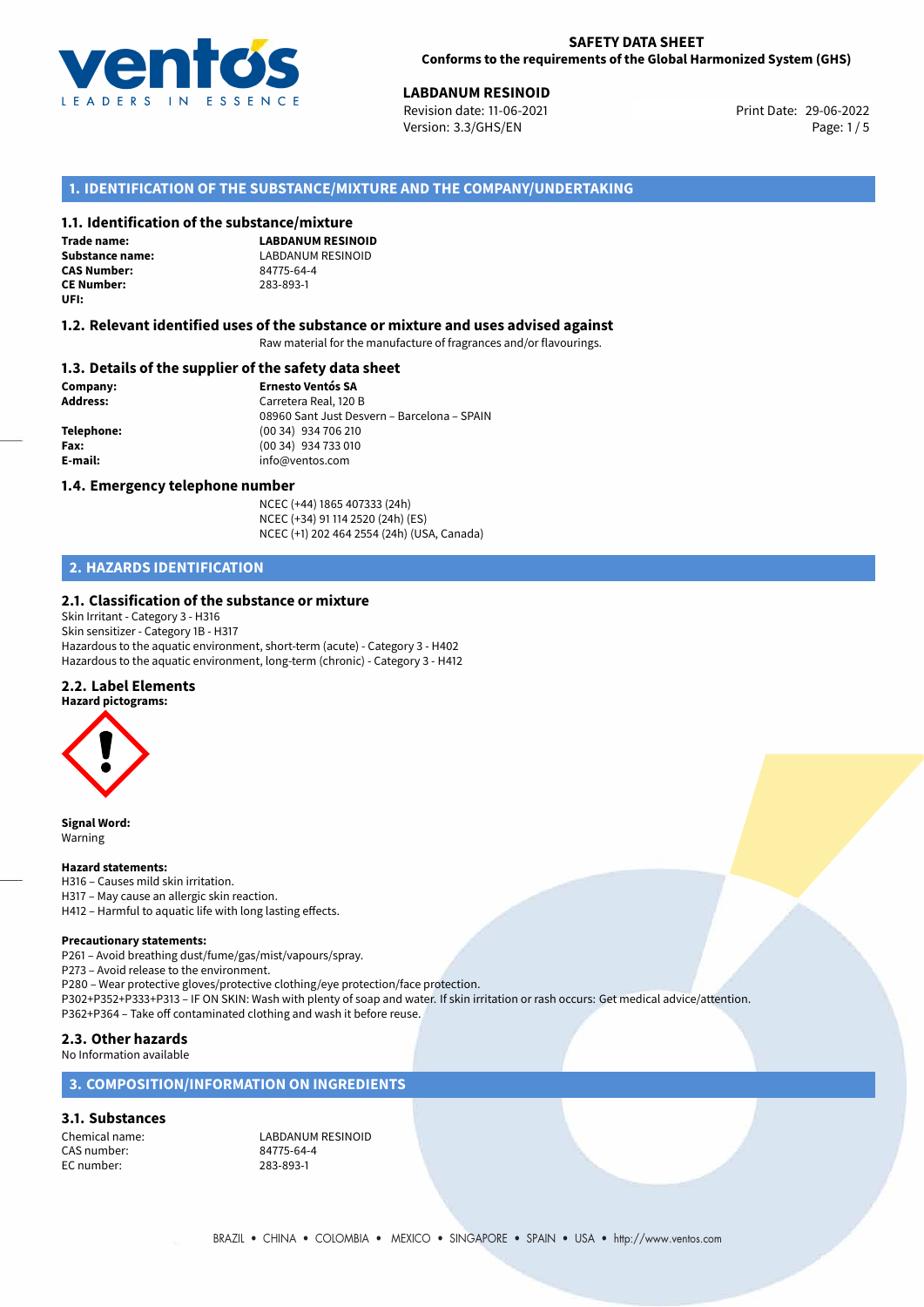

### **SAFETY DATA SHEET Conforms to the requirements of the Global Harmonized System (GHS)**

**LABDANUM RESINOID**<br>
Revision date: 11-06-2021 **Print Date: 29-06-2022** Version: 3.3/GHS/EN Page: 2 / 5

#### **Hazardous constituents:**

| <b>Chemical Name</b> | % (w/w)       | <b>CAS No</b><br><b>EC No</b> | <b>Classification according to GHS</b>                                                                                                                                                                                                                                                                                                                                         |
|----------------------|---------------|-------------------------------|--------------------------------------------------------------------------------------------------------------------------------------------------------------------------------------------------------------------------------------------------------------------------------------------------------------------------------------------------------------------------------|
| LABDANUM             | >50           | 84775-64-4<br>283-893-1       | Skin Irritant - Category 3 - H316<br>Skin sensitizer - Category 1 - H317<br>Hazardous to the aquatic environment, long-term (chronic) - Category 3 - H412                                                                                                                                                                                                                      |
| <b>LIMONENE</b>      | $>1$ ; $<$ 10 | 138-86-3<br>205-341-0         | Flammable Liquids - Category 3 - H226<br>Skin Irritant - Category 2 - H315<br>Skin sensitizer - Category 1B - H317<br>Aspiration hazard - Category 1 - H304<br>Hazardous to the aquatic environment, short-term (acute) - Category 1 - H400<br>Hazardous to the aquatic environment, long-term (chronic) - Category 3 - H412                                                   |
| PARA-CYMENE          | $>0.1$ ; <1   | 99-87-6<br>202-796-7          | Flammable Liquids - Category 3 - H226<br>Acute Toxicity - Category 5 (oral) - H303<br>Skin Irritant - Category 3 - H316<br>Toxic to reproduction - Category 2 - H361<br>Aspiration hazard - Category 1 - H304<br>Hazardous to the aquatic environment, short-term (acute) - Category 2 - H401<br>Hazardous to the aquatic environment, long-term (chronic) - Category 2 - H411 |

[See the full text of the hazard statements in section 16.](#page-4-0)

# **3.2. Mixtures**

Not applicable.

# **4. FIRST-AID MEASURES**

# **4.1. Description of necessary first aid measures**

| Ingestion:    | Rinse mouth with water.<br>Obtain medical advice.<br>Keep at rest. Do not induce vomiting.                                                           |
|---------------|------------------------------------------------------------------------------------------------------------------------------------------------------|
| Eye contact:  | In case of contact with eyes, rinse immediately with plenty of water for at least 15 minutes and seek medical advice.                                |
| Inhalation:   | Remove person to fresh air and keep at rest.<br>Seek immediate medical advice.                                                                       |
| Skin contact: | Take off immediately all contaminated clothing.<br>Thoroughly wash affected skin with soap and water.<br>Seek medical attention if symptoms persist. |

# **4.2. Most important symptoms and effects, both acute and delayed**

No information available.

#### **4.3. Indication of any immediate medical attention and special treatment needed** No information available.

**5. FIRE-FIGHTING MEASURES**

### **5.1. Extinguishing Media**

Water spray, carbon dioxide, dry chemical powder or appropriate foam. For safety reasons do not use full water jet.

### **5.2. Special hazards arising from the substance or mixture**

Known or Anticipated Hazardous Products of Combustion: Emits toxic fumes under fire conditions.

### **5.3. Advice for firefighters**

High temperatures can lead to high pressures inside closed containers. Avoid inhalation of vapors that are created. Use appropriate respiratory protection. Do not allow spillage of fire to be poured into drains or watercourses. Wear self-contained breathing apparatus and protective clothing.

# **6. ACCIDENTAL RELEASE MEASURES**

### **6.1. Personal precautions, protective equipment and emergency procedures**

Evacuate surronding areas. Ensure adequate ventilation. Keep unnecessary and unprotected personnel from entering. Do not breathe vapor/spray. Avoid contact with skin and eyes. Information regarding personal protective measures: see section 8.

### **6.2. Environmental precautions**

To avoid possible contamination of the environment, do not discharge into any drains, surface waters or groundwaters.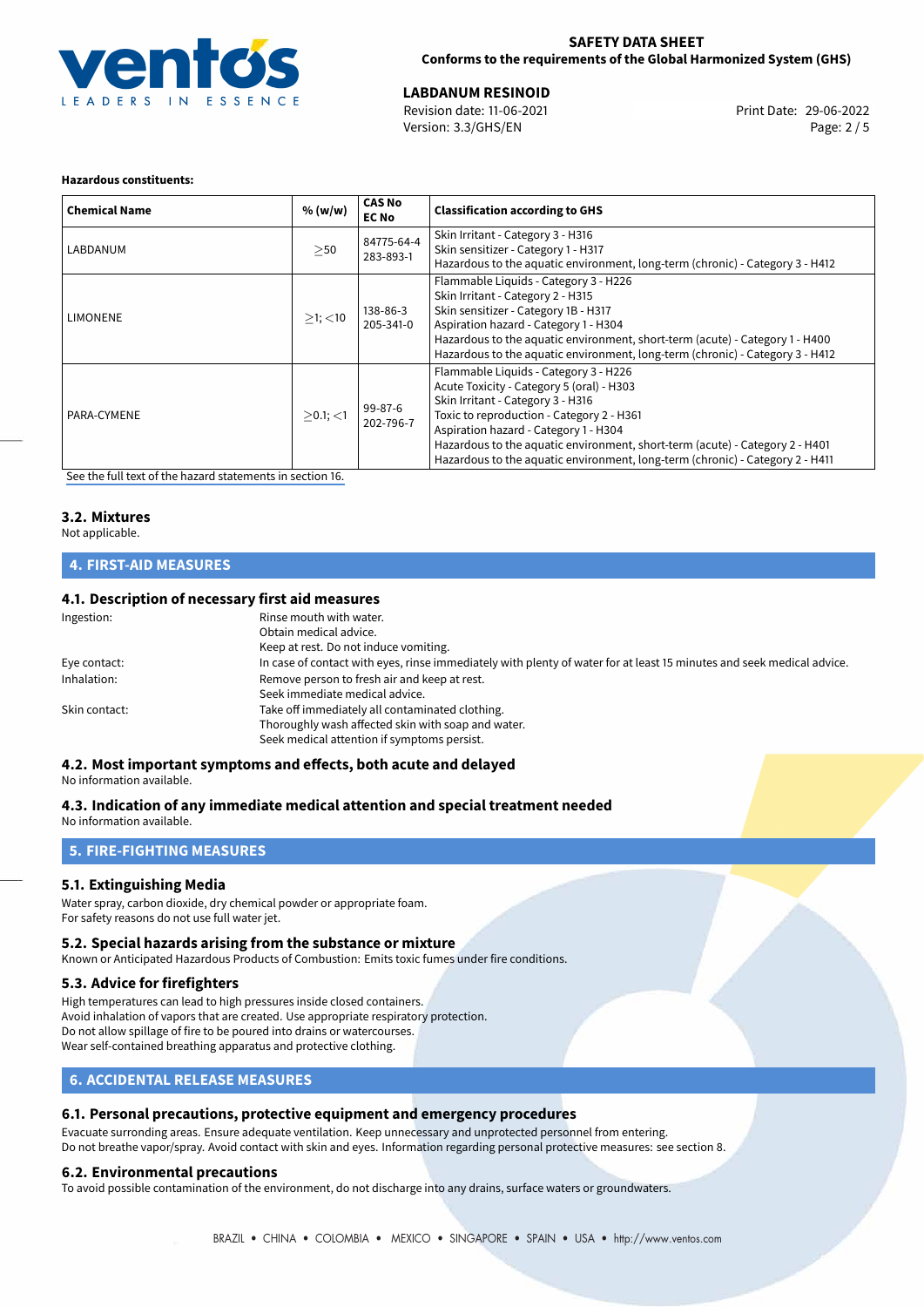

**LABDANUM RESINOID**<br>
Revision date: 11-06-2021 **Print Date: 29-06-2022** Version: 3.3/GHS/EN Page: 3 / 5

## **6.3. Methods and materials for containment and cleaning up**

Cover with an inert, inorganic, non-combustible absorbent material (e.g. dry-lime, sand, soda ash). Place in covered containers using non-sparking tools and transport outdoors. Avoid open flames or sources of ignition (e.g. pilot lights on gas hot water heater). Ventilate area and wash spill site after material pickup is complete.

#### **6.4. Reference to other sections**

Information regarding exposure controls, personal protection and disposal considerations can be found in sections 8 and 13.

#### **7. HANDLING AND STORAGE**

#### **7.1. Precautions for safe handling**

Do not store or handle this material near food or drinking water. Do not smoke. Avoid contact with the eyes, skin and clothing. Wear protective clothing and use glasses. Observe the rules of safety and hygiene at work. Keep in the original container or an alternative made from a compatible material.

### **7.2. Conditions for safe storage, including any incompatibilities**

Store in tightly closed and preferably full containers in a cool, dry and ventilated area, protected from light. Keep away from sources of ignition (e.g. hot surfaces, sparks, flame and static discharges). Keep away from incompatible materials (see section 10).

#### **7.3. Specific end use(s)**

No information available.

### **8. EXPOSURE CONTROLS AND PERSONAL PROTECTION**

#### **8.1. Control parameters**

Components with occupational exposure limits: None known.

#### **8.2. Exposure controls**

Measures should be taken to prevent materials from being splashed into the body. Provide adequate ventilation, according to the conditions of use. Use a mechanical exhaust if required.

# **8.3. Individual protection measures, such as personal protective equipment**

| Eye/Face protection:             | Chemical safety goggles are recommended. Wash contaminated goggles before reuse.                                                            |  |  |  |
|----------------------------------|---------------------------------------------------------------------------------------------------------------------------------------------|--|--|--|
| Hand Protection:                 | Chemical-resistant gloves are recommended. Wash contaminated gloves before reuse.                                                           |  |  |  |
| Body protection:                 | Personal protective equipment for the body should be selected based on the task being performed and the risks<br>involved.                  |  |  |  |
| Respiratory Protection:          | In case of insufficient ventilation, use suitable respiratory equipment.                                                                    |  |  |  |
| Environmental exposure controls: | Emissions from ventilation or process equipment should be checked to ensure they comply with environmental<br>protection legislation.       |  |  |  |
|                                  | In some cases, filters or engineering modifications to the process equipment will be necessary to reduce emissions to<br>acceptable levels. |  |  |  |

# **9. PHYSICAL AND CHEMICAL PROPERTIES**

#### **9.1. Information on basic physical and chemical properties**

| Appearance:                         | Solid                                  |
|-------------------------------------|----------------------------------------|
| Colour:                             | Conforms to standard                   |
| Odour:                              | Conforms to standard                   |
| Odour theshold:                     | Not determined                         |
| pH:                                 | Not determined                         |
| Melting point/freezing point:       | Not determined                         |
| Boling point/boiling range (°C):    | Not determined                         |
| Flash point:                        | 110 $\degree$ C                        |
| Evaporation rate:                   | Not determined                         |
| Flammability:                       | Not determined                         |
| Lower flammability/Explosive limit: | Not determined                         |
| Upper flammability/Explosive limit: | Not determined                         |
| Vapour pressure:                    | Not determined                         |
| Vapour Density:                     | Not determined                         |
| Density:                            | Not determined                         |
| Relative density:                   | Not determined                         |
| Water solubility:                   | INSOLUBLE IN WATER. SOLUBLE IN ETHANOL |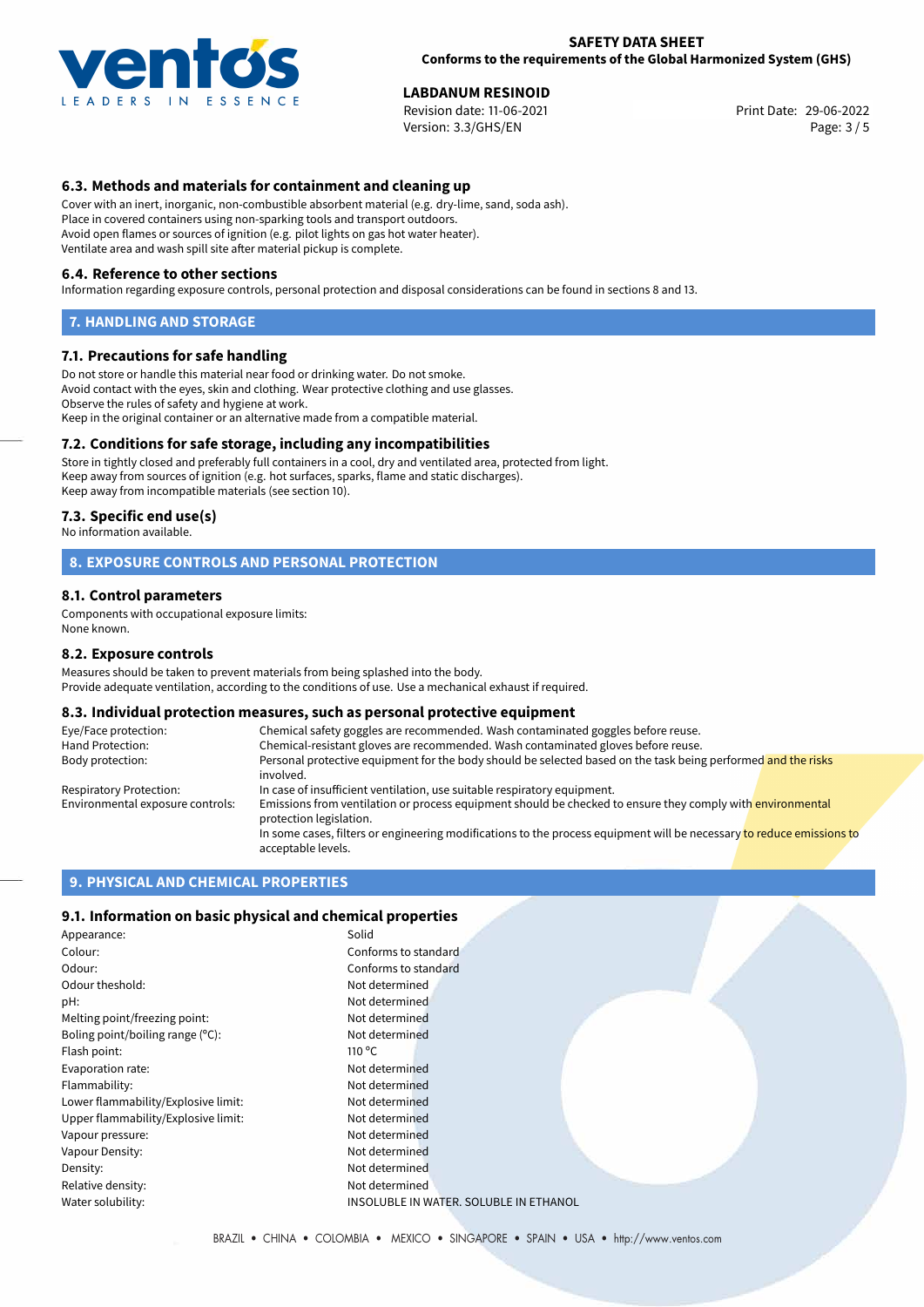

**LABDANUM RESINOID**<br>
Revision date: 11-06-2021 **Print Date: 29-06-2022** Version: 3.3/GHS/EN Page: 4 / 5

- Solubility in other solvents: SOLUBLE IN ETHANOL Partition coefficient n-octanol/water: Not determined Auto-ignition temperature: Not determined Decomposition temperature: Not determined Viscosity, dynamic: Not determined Viscosity, kinematic: Not determined Explosive properties: Not determined Oxidising properties: NONE EXPECTED
	-

# **10. STABILITY AND REACTIVITY**

#### **10.1. Reactivity**

No hazardous reactions if stored and handled as prescribed/indicated.

#### **10.2. Chemical stability**

The product is stable if stored and handled as prescribed/indicated.

#### **10.3. Possibility of hazardous reactions**

No hazardous reactions if stored and handled as prescribed/indicated.

#### **10.4. Conditions to Avoid**

Conditions to Avoid: Excessive heat, flame or other ignition sources.

#### **10.5. Incompatible materials**

Avoid contact with strong acids and bases and oxidizing agents.

#### **10.6. Hazardous decomposition products**

During combustion may form carbon monoxide and unidentified organic compounds.

# **11. TOXICOLOGICAL INFORMATION**

| Acute toxicity                    | Based on the data available, the criteria for classification are not met. |  |
|-----------------------------------|---------------------------------------------------------------------------|--|
| <b>Skin corrosion/irritation</b>  | Causes mild skin irritation.                                              |  |
| Serious eye damage/irritation     | Based on the data available, the criteria for classification are not met. |  |
| Respiratory or skin sensitisation | May cause an allergic skin reaction.                                      |  |
| Germ cell mutagenicity            | Based on the data available, the criteria for classification are not met. |  |
| <b>Carcinogenicity</b>            | Based on the data available, the criteria for classification are not met. |  |
| Reproductive toxicity             | Based on the data available, the criteria for classification are not met. |  |
| <b>STOT-single exposure</b>       | Based on the data available, the criteria for classification are not met. |  |
| <b>STOT-repeated exposure</b>     | Based on the data available, the criteria for classification are not met. |  |
| Aspiration hazard                 | Based on the data available, the criteria for classification are not met. |  |

# **12. ECOLOGICAL INFORMATION**

#### **12.1. Toxicity**

**Assessment:** Harmful to aquatic life with long lasting effects. **Experimental/calculated data:** No information available.

# **12.2. Degradability**

No information available.

# **12.3. Bioaccumulative potential**

No information available.

#### **12.4. Soil mobility** No information available.

# **12.5. Other adverse effects**

See also sections 6, 7, 13 and 15 Do not allow to get into waste water or waterways.